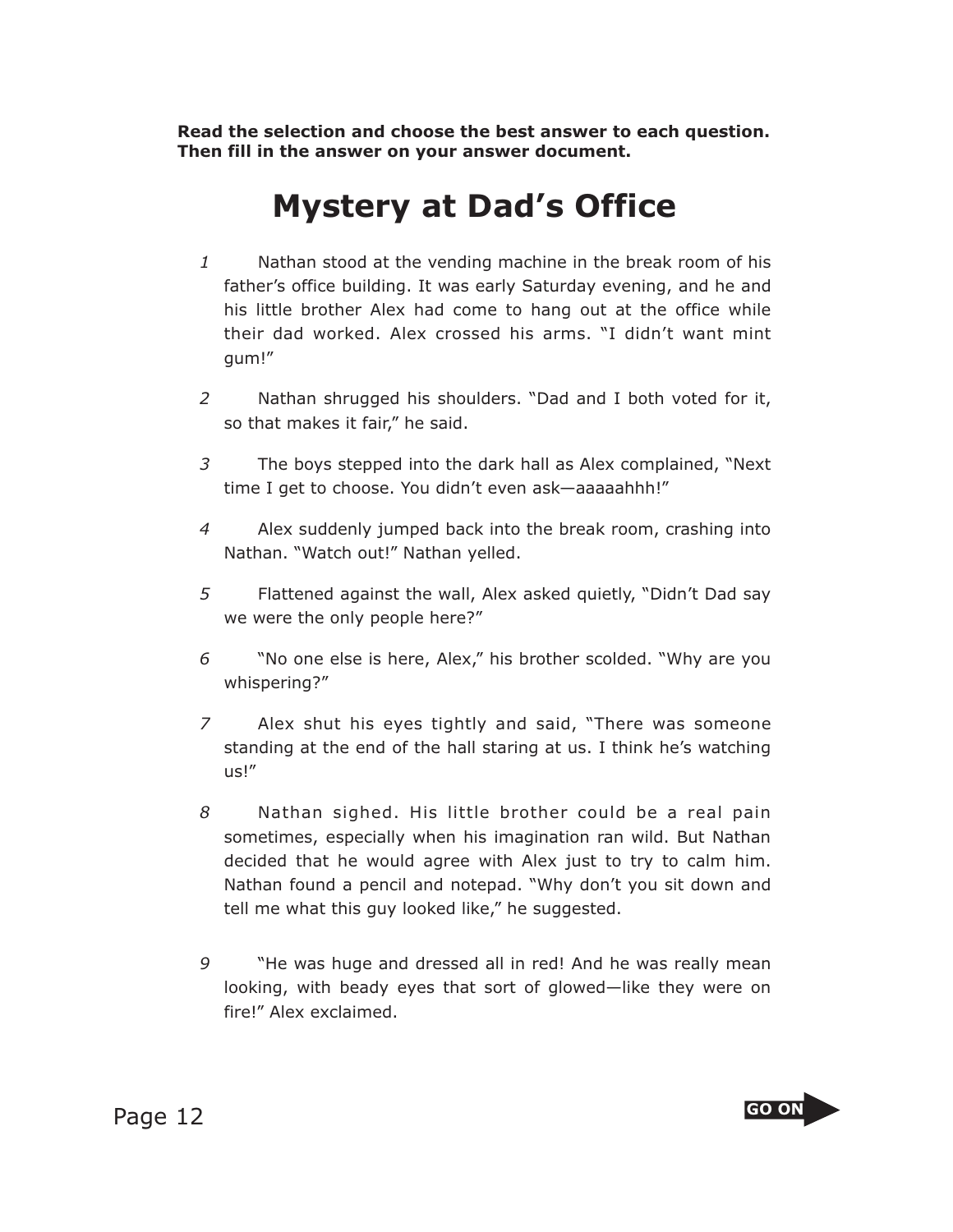

- *10* Something Alex said made Nathan a little suspicious. "Let me take a look," he said.
- *11* The brothers tiptoed toward the doorway. Finally Nathan leaned around the corner just the tiniest bit. When he saw a movement at the far end of the hall, he didn't even stop to see what the person looked like.
- *12* "Run, Alex!" Nathan yelled, dropping the gum. He grabbed his brother's hand and raced down the hallway.
- *13* The light from Dad's office was like a nightlight offering comfort from a bad dream. The brothers tried to get through the doorway at the same time and ended up in a tangled heap on the floor.
- *14* "What's going on, boys?" Dad demanded to know.
- *15* Nathan and Alex started talking at the same time. Both boys were breathless, but they told Dad about the stranger down the hall. By the time Nathan got to the description of the red shirt,

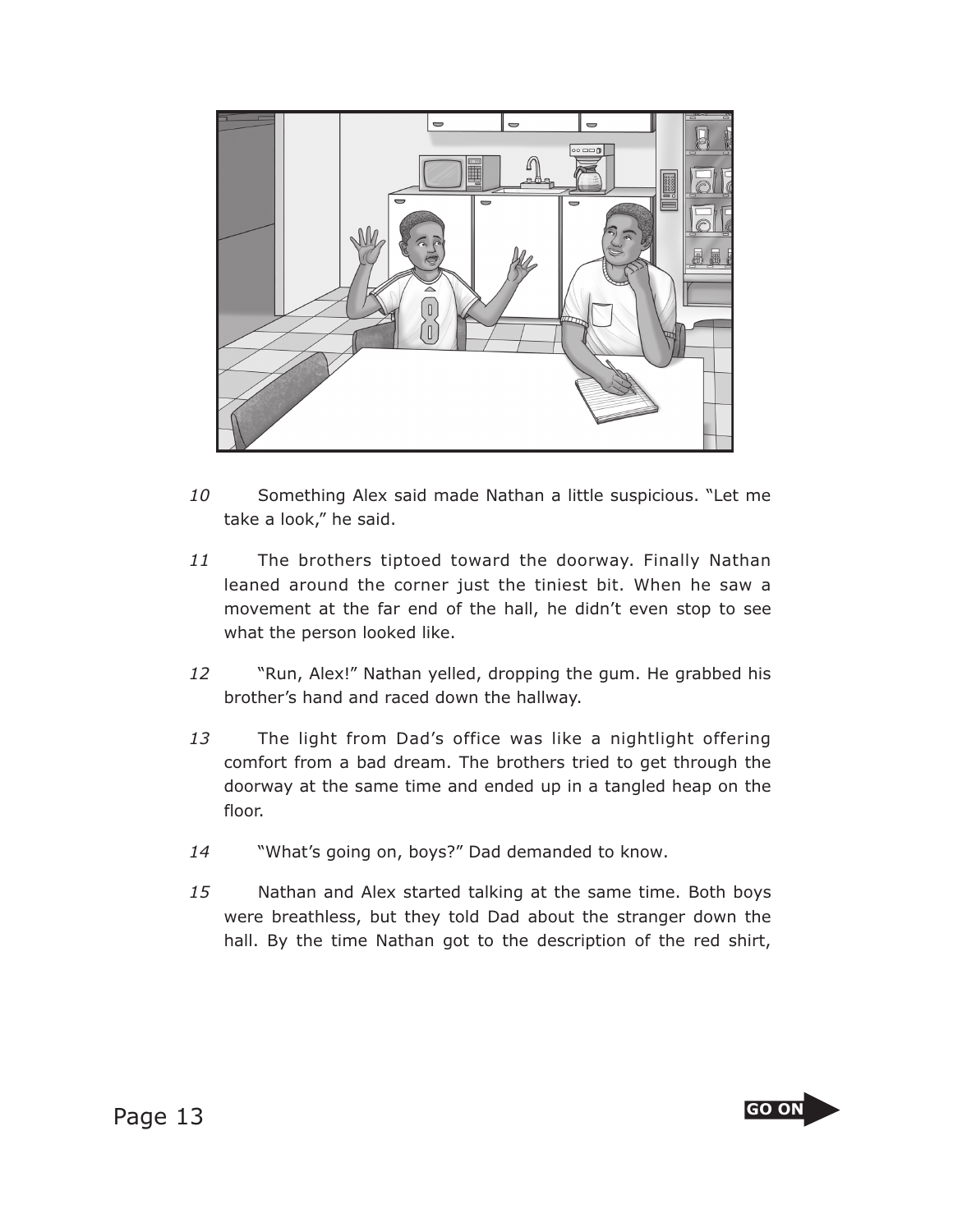Alex was calling it "a scarlet cape." Dad lifted his chin and arched his eyebrows.

- *16* "And you said this stranger was really huge?" Dad asked. Alex nodded. "Well then, let's go take a look," Dad said.
- *17* Even with their father along, the boys didn't want to return to the scary creature. "Come on, boys, it will be fine," Dad assured them. "I promise I won't let anything bad happen to you." He led them back to where they had last seen the mysterious stranger. Just before they got to the hallway that led to the break room, Dad turned on a light switch. Then he looked around the corner to the end of the hall. The boys heard him chuckle. "Okay," he said to Alex, "your turn."
- *18* Slowly Alex leaned around the corner and looked. Then he leaned a little farther. Finally he stepped all the way into the hallway. There, down the hall, was his own reflection looking back at him. It was almost as if his reflection were teasing him. It was bad enough to have an older brother who sometimes made fun of him. Now he could see himself doing the same thing.
- *19* Dad smiled. "I guess neither of you noticed the new mirror at the end of the hall."
- *20* Nathan's mouth formed a grin, and then Alex started to laugh. Their mysterious stranger was no stranger after all! Even Nathan hadn't examined the situation closely enough to notice that Alex was wearing his bright red soccer jersey.
- *21* "Hey, where's that gum I wanted?" Dad asked.
- *22* Nathan's cheeks began to feel hot. He was thankful that Dad hadn't seen the gum on the break-room floor. "I'll go get it," he said quickly.
- *23* "By the way," Alex said, "that stranger told me he doesn't like mint. So next time, he and I vote for strawberry."

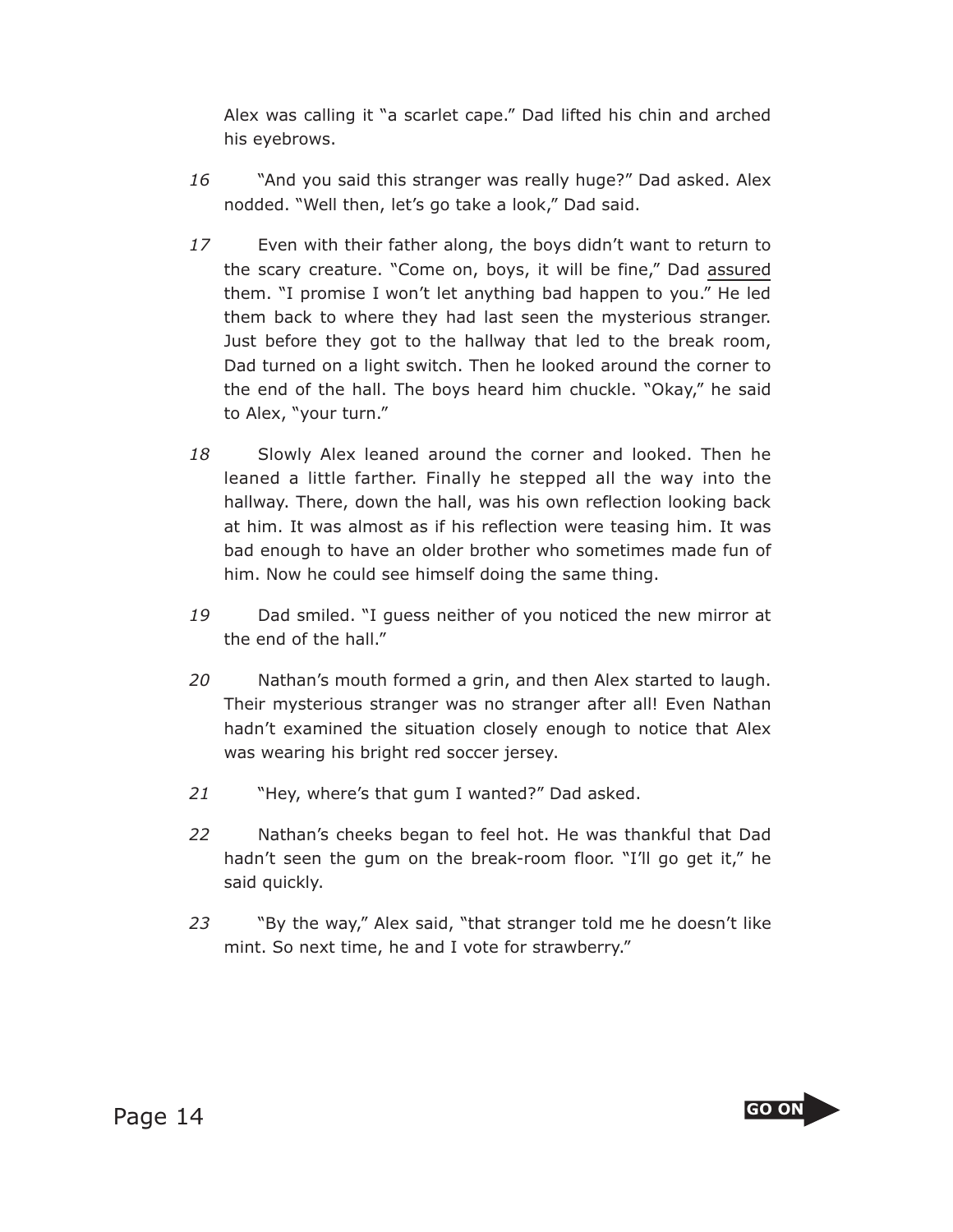- **11** Which word from paragraph 17 helps the reader understand the meaning of the word assured?
	- **A** *return*
	- **B** *looked*
	- **C** *led*
	- **D** *promise*

12 When Alex first tells Nathan that someone is watching them, Nathan  $-$ 

- **F** believes that Alex saw an office worker
- **G** wants Alex to find their father
- **H** thinks Alex is worrying for no reason
- **J** wishes their father would try to calm Alex

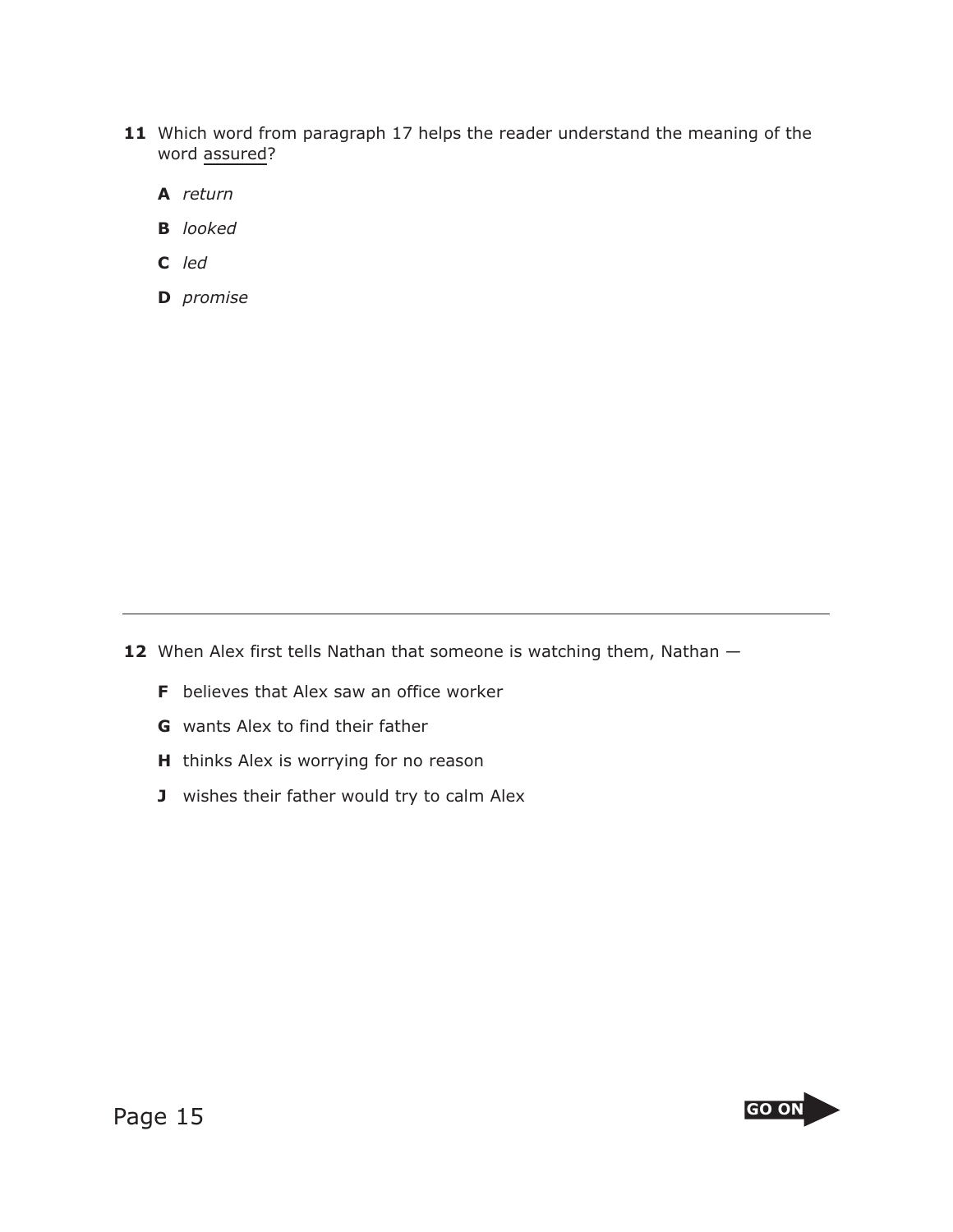- 13 What identifies this story as realistic fiction?
	- **A** The events that take place could happen.
	- **B** The author includes an illustration in the story.
	- **C** The author asks a question at the end of the story.
	- **D** The characters are people who are well known.

**14** In paragraph 13, "a nightlight offering comfort from a bad dream" means that the light makes the boys feel —

- **F** upset
- **G** safe
- **H** tired
- **J** selfish

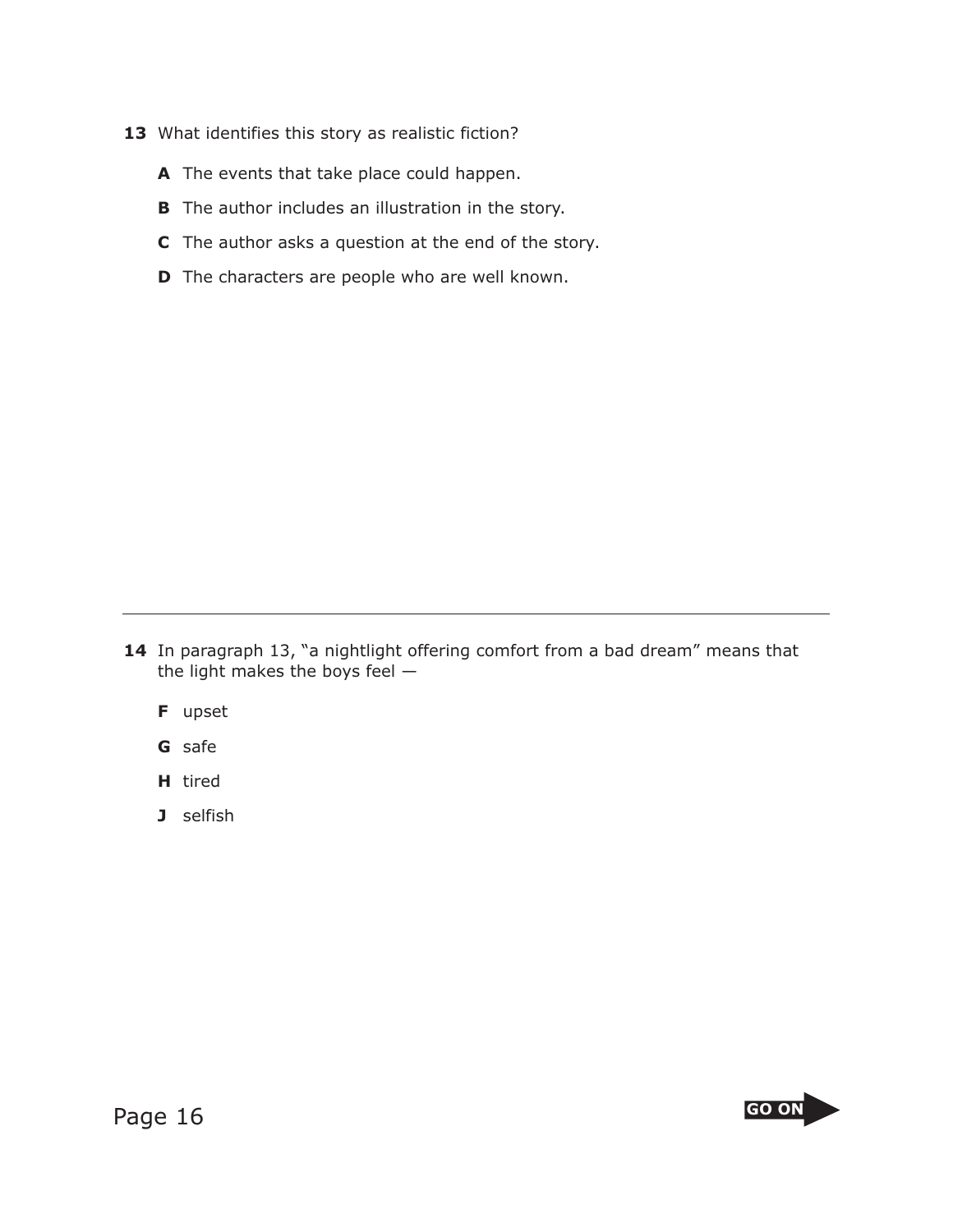- 15 Why is it important to the story that Nathan and Alex go to the break room for gum?
	- **A** The boys see something frightening in the hallway.
	- **B** The boys are able to sit and talk to each other.
	- **C** The boys argue about what flavor they should select.
	- **D** The boys are able to let their father finish his work in his office.

16 What is paragraph 18 mainly about?

- **F** Why Alex must lean so far into the hallway
- **G** How Alex's reflection reminds him of his brother
- **H** What Alex discovers in the hallway
- **J** How Alex feels about his brother's teasing